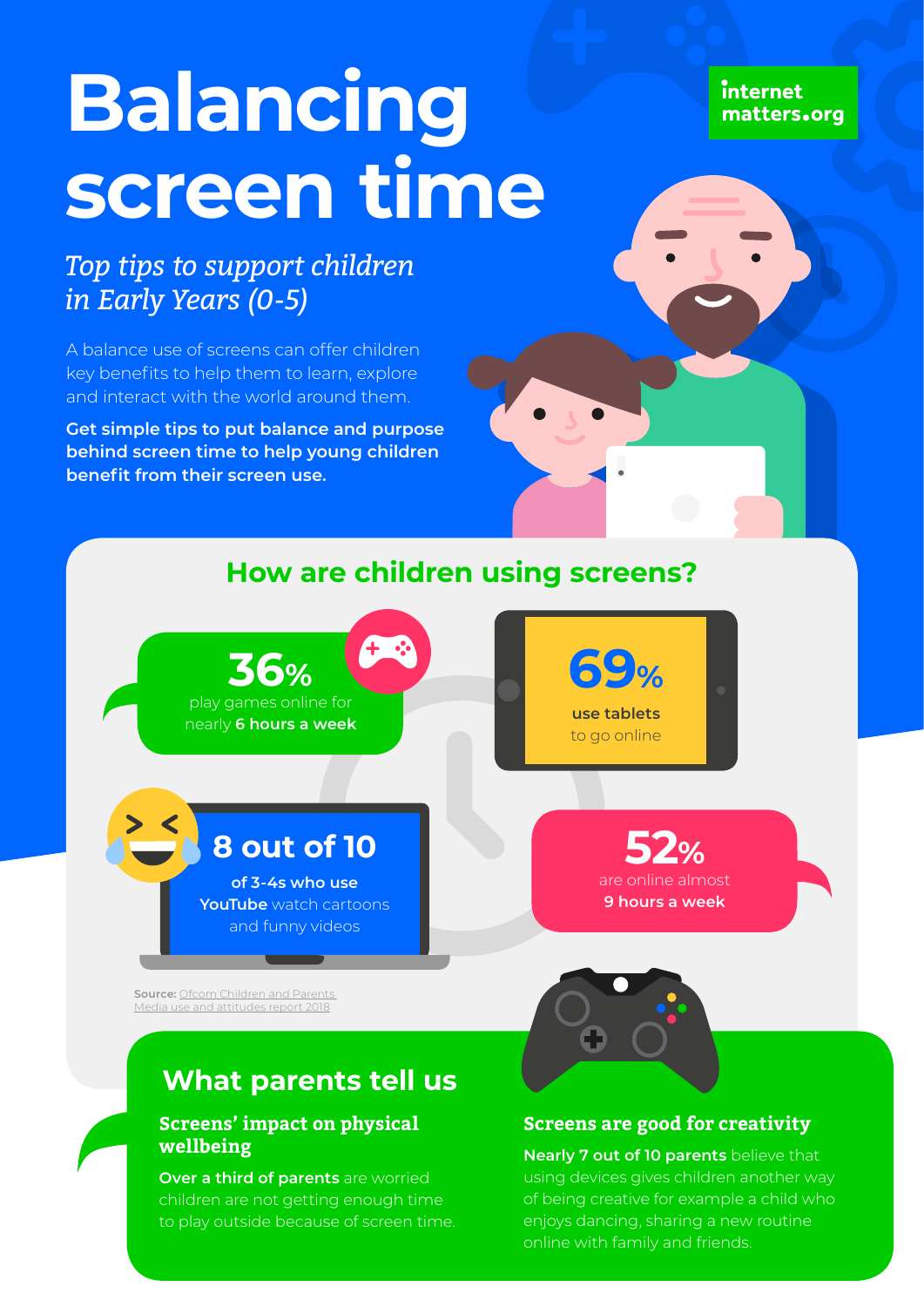## **What are the benefits and challenges of screen use?**



#### **Screen time benefits**

- **•** Screen use provides a range of opportunities for creativity and learning – **70% of parents strongly agree that using devices is essential for their child's development.** *Source: [Internet Matters Look both ways report](https://www.internetmatters.org/about-us/screen-time-report-2018).*
- **•** Screens can be a great tool to **allow children to maintain relationships** with family and friends.
- **• Screens can help ease the financial burden** when looking to entertain children.

#### **Screen time challenges**

- **•** Young children might **stumble across inappropriate content** that may have a negative impact on their digital wellbeing.
- **•** Long periods of passive screen time **could have a physical effect on their development** (i.e. eyes, brain), sleep cycle and behaviour.
- **•** Younger children **may not understand the concept of what the internet** is and how it works so could find it hard to differentiate between what it real and what is fake.

## **5 top tips to balance screen time**



## **Set rules on the use of screens in and out of the home 1 2**

**Create a family agreement** together to manage expectations of how screens and online platforms should be used and why.

Set rules to meet the needs of each child based on their use, interest and engagement of screens and **consider how screen time can complement** what they do offline.

**Make sure to stick to the rules** and model the behaviour you'd like to follow to make it a success. It's a good idea to review the rules as children grow and become more active online.

For younger children, it's important to **prioritise face-to-face interactions and apps that encourage active play**



to support their development of language and other skills.

## **Make family time and sleep a priority over screens**

By creating **device free zones at meal times** and around the home and making use of tools to set limits on when screens can be used, you can improve family interactions and reduce interruptions to children's bedtime routine.

Experts recommend switching off screens **at least an hour before bedtime** to give young children time to wind down.

#### **3**

## **Play, watch and discover together**

As young children take their first digital footsteps, **play, watch and discover together to stay engaged in** what they are doing and create spaces to talk about what they enjoy and how to stay safe.

This will help them feel more confident to come to you if they get stuck or see something that makes them feel uncomfortable. It's also important to **stay calm and not overreact** when children tell you what has gone wrong.